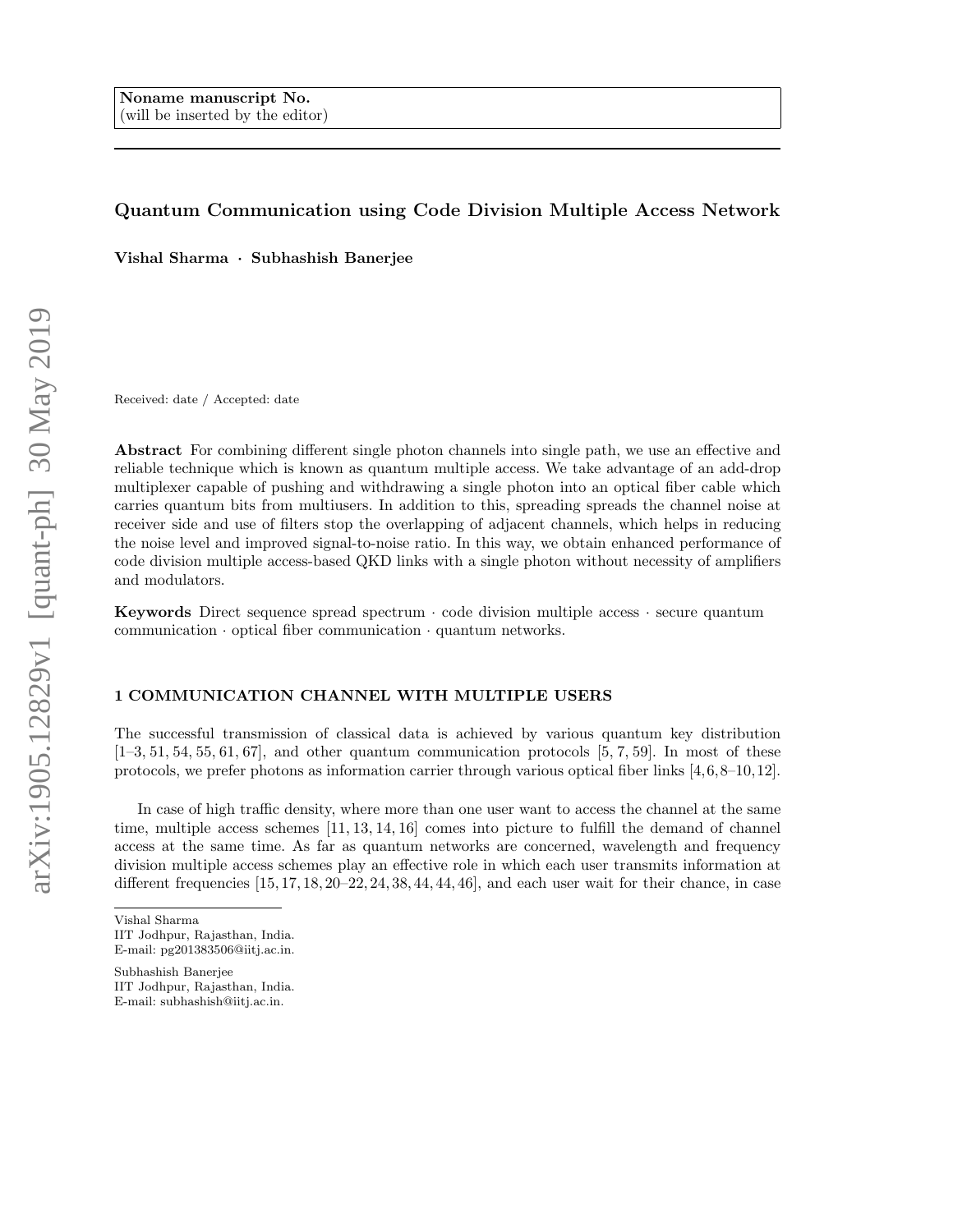of time division multiple access technique [25].

Here, we are using concepts of multiple access which is based on spread-spectrum methods [57]. Most of our discussions are based on optical fiber based data transmission, but it could be useful for free-space communication. In our scheme we are deploying optical devices, which is very useful for transmitting photons of multiple users via the same optical fiber. In this way, the multiple users share their time window, path, and frequency band. Hence, this quantum optical communication approach is based on spread-spectrum multiple access methods, and eliminates heavy losses, which were present in previous schemes [26, 27]. In our scheme, along with add-drop architecture, we are adopting classical spread-spectrum techniques [57].

# 2 SPREAD SPECTRUM TECHNOLOGY

In spread spectrum techniques [57], bandwidth B of a modulated signal  $D(t)$  is spread by RB, where R is the spreading factor [28]. The received signal  $S(t)$ , after spreading operation, is a larger bandwidth signal, as compared to the original modulated data signal  $D(t)$ .

In our current work, we are using DSSS (Direct sequence spread-spectrum) method, in the CDMA (Code division multiple access) technology. In CDMA, a code  $c_p$  (1 or  $-1$  as a vector) is assigned to each user  $U_p$ . The basic and essential condition while assigning  $c_p$  to each user is that,  $c_p.c_q^T = \delta_{pq}$ , or  $c_p.c_q^T \leq r$ , for  $p \neq q$ , where value of integer r must be as small as possible.

During spreading process, signal is multiplied by  $c_p$ . Despreading can be achieved at the receiver side by again multiplying the signal by the same value of  $c_p$ .

To separate the signals from all the users, who share the bandwidth at the same time, it is highly essential that the codes be chosen appropriately. The operations of spreading diminishes the effect of noise and permits to enhance the multiple users with improved separation. In this task, an appropriate length of orthogonal codes are chosen.

DSSS (Direct-sequence spread spectrum) techniques are employed to single photons [29]. First we spread the photon's wave function and then despread at the receiver side. In despreading operation, we get back the photon's wavefunction in original form. If some noise exists, filters are used to remove the noise part from photon's wavefunction.

In this work, we present advantages of using single photon spreading for photon's channels where improved performance is obtained alongwith multiple access systems.

#### 3 BASIC BUILDING BLOCKS

We are incorporating three important optical fiber elements as the basic building blocks of the working system namely: fiber Bragg gratings (FBG), circulators, and modulators. A signal's wavefunction is altered by a control signal [30], present in the electro-optic modulators. In the same context, we can follow the same approach in the quantum domain [31]. The photon's phase are modulated using optical modulators. For this, we can apply [29], for a phase shift of  $\pm \frac{\pi}{2}$  to various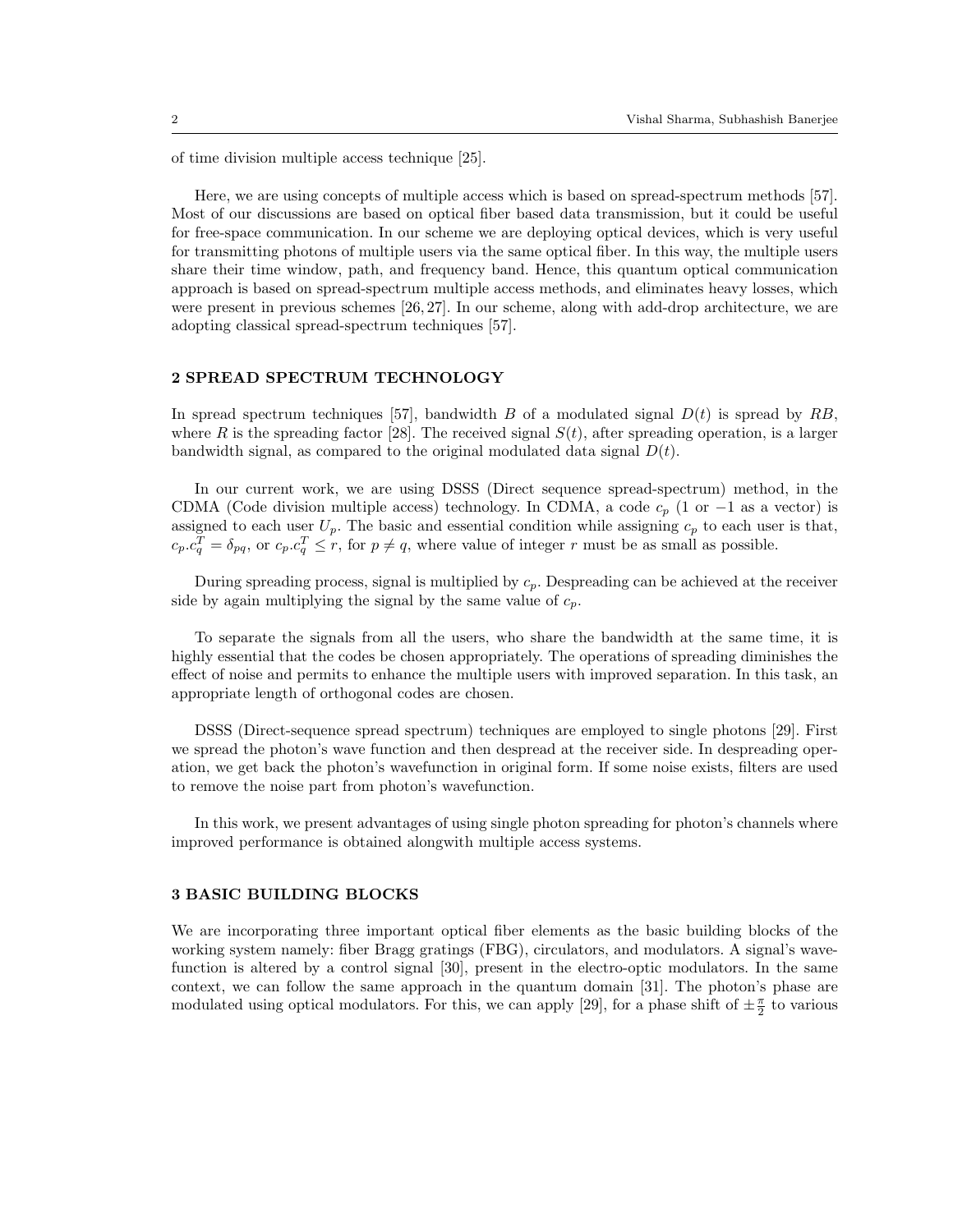time bins of the photon's wave function. In this procedure, we use a wavefunction of time length T to segment it into S different segments. It is the corresponding code element  $C_p$  which approves phase shift  $\frac{\pi}{2}$  (if the element is 1), or  $-\frac{\pi}{2}$  (if the element is -1). In addition to this, to make phase 0 (for element 1) or  $\pi$  (for element -1), we use an additional optical modulator. At the end, the total phase change by both the modulations are  $\pm \frac{\pi}{2}$  or  $0/\pi$ .



Fig. 1 Circulator operation with Fiber Bragg Grating (FBG) [70].



Fig. 2 Optical add-drop multiplexer (OADM) with a fiber Bragg grating and two circulators [71].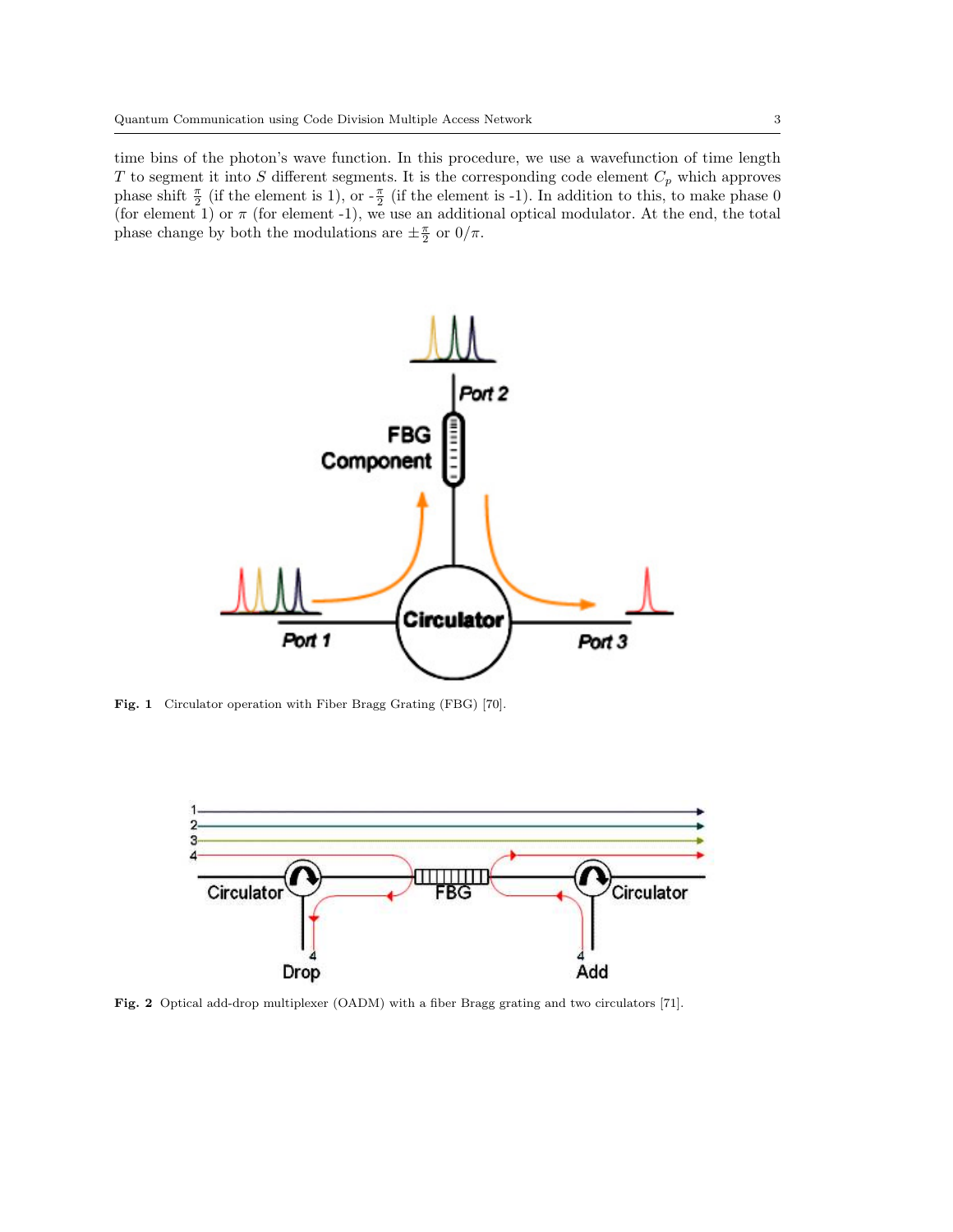We now require a technique to add the spread photons of multiusers in the same fiber. We are using two important optical elements: fiber Bragg gratings and circulators. Circulators are nonreciprocal optical devices that redirect incoming optical signals to the successive output ports (as shown in Figs. 1 and 2).

To increase the bandwidth over optical fiber transmission, a multiplexing technology known as Dense Wavelength Division Multiplexing (DWDM) is used. This is an optical multiplexing approach, which transmits various signals at different wavelengths on the same fiber.

Optical circulators are three-port devices which are used in a wide range of optical setups. These are non-reciprocating and polarization-maintaining (PM) optical circulators with a center wavelength of 1310 nm, 1550 nm, and 1064 nm. The optical circulators have many significant properties which are required in communication systems such as very low insertion loss and high isolation. Because of these unique properties, these are used as chromatic dispersion compensation devices, add-drop multiplexers, and bi-directional pumps.

Fig. 1 describes the operation of circulators with Fiber Bragg Grating (FBG). Circulators drop an optical signal from a dense wavelength division multiplexing (DWDM) technique with the use of FBG. The Port 1 is coupled to the input of DWDM with Port 2 connected to FBG. The FBG reflects the single wavelength, which then reenters the circulator in Port 2 and finally reaches at Port 3. The rest of the signals travels through FBG and reaches at the top fiber.

Fig. 3 explains the operation of the two circulators deployed at the end of the fiber, which add the signals in one direction and remove the signals in the other direction. Hence, this kind of arrangement is used to transmit optical signals in two different directions down a single fiber.



Fig. 3 Circulator operation at both the ends of the fiber [72].

Fiber Bragg gratings allow to pass many of the incoming signals without altering their properties, in case when a special frequency band is reflected. Hence, FBGs are called reflectors for some specific frequencies (as shown in Fig. 4).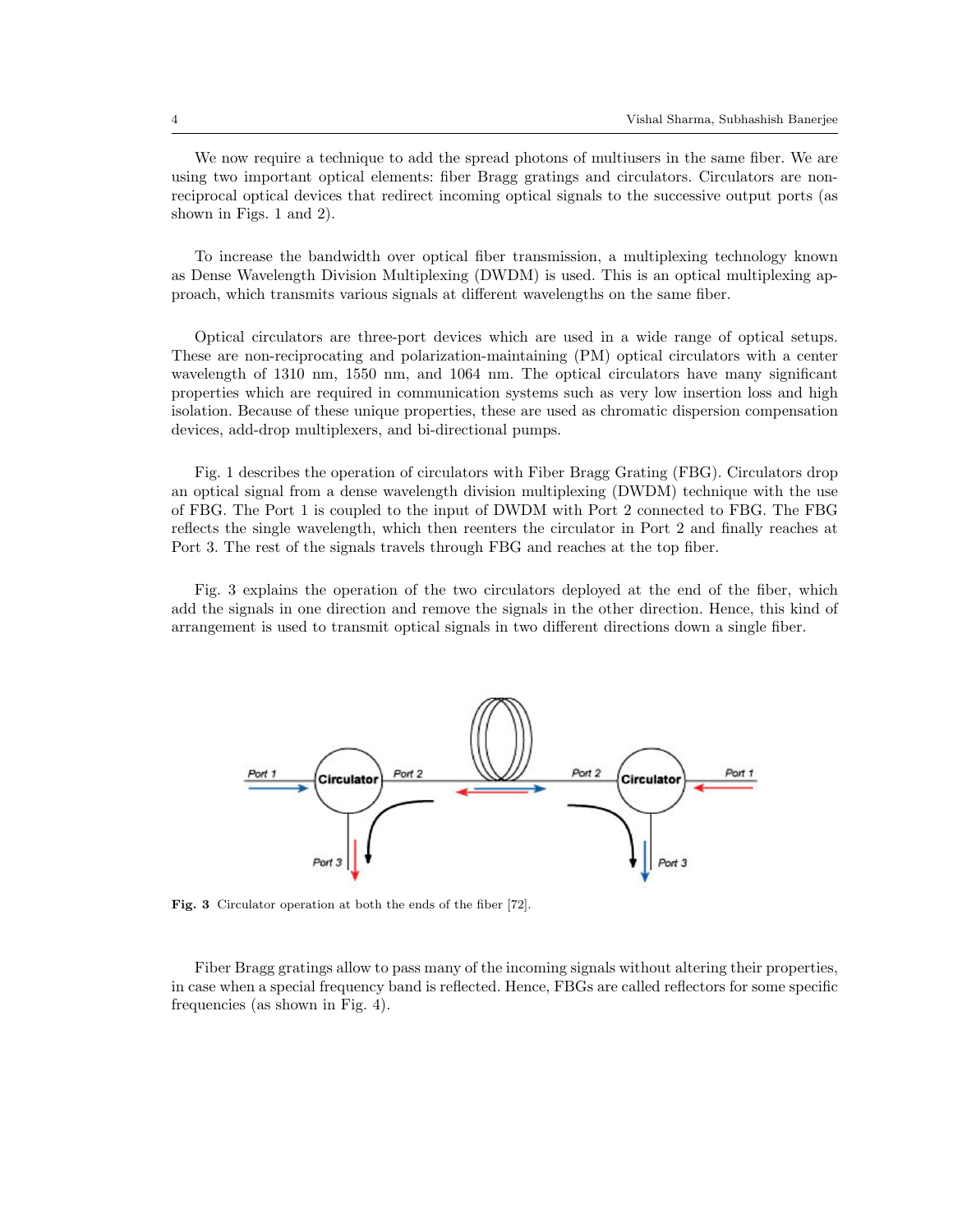

Fig. 4 Operation of Fibre-bragg-grating [73].

# 4 SIGNALS FOR QUANTUM COMMUNICATION

We make use of qubits as information carrier with different encodings. In classical communication, out of different modulation schemes, frequency modulation is one of the most common approach to deal with such kind of transmissions. Following the same approach in quantum regime,  $|0\rangle$  and  $|1\rangle$  can be considered as wavefunctions at different frequencies [32]. In addition to this, for getting phase information, at sidebands of carrier, we can use phase modulation [33].

Time-bin encoding is also an alternative approach where wavefunction is bounded within (0,  $T_0$ ) for encoding the quantum state  $|0\rangle$ , and  $|1\rangle$  is encoded by introducing delay in wavefunction to start from  $(T_0, 2T_0)$  [34]. Time-bin quantum bits transmission scheme is mostly used in quantum key distribution and optical fiber communication. In time-bin qubit encoding scheme, codes are designed for a fixed time interval say  $T_0$ . After code design, these are applied twice within that time interval  $T_0$ , so that interference between the generated spread signals by different users can be avoided. In this way, two orthogonal codes which produce similar spread signals will never overlap with each other and effect of the noise is diminished.

# 5 MULTIPLEXING OPERATION

In this section, we will discuss transmitter unit of each user which combine incoming signals with the  $|\phi_s\rangle$ . This  $|\phi_s\rangle$  is a superposition state, and it has all the photons of the previous users. The multiplexing operation is shown in Fig. 5. The add-drop multiplexing is used in optical fiber which helps in combining different frequencies from different channels. In our current work, we are using add-drop multiplexers in both the operations of multiplexing and demultiplexing.

An optical add-drop multiplexer (OADM) is used for multiplexing light in single mode fiber (SMF). This is useful in wavelength-division multiplexing and in routing various channels of light into or out of a SMF. For designing various optical telecommunication networks, OADM acts as an optical node. Add and Drop terms are used here to add and remove the wavelengths according to the desired operations to take place during the transmission in a particular network. Hence, OADM is also known as an optical cross-connect.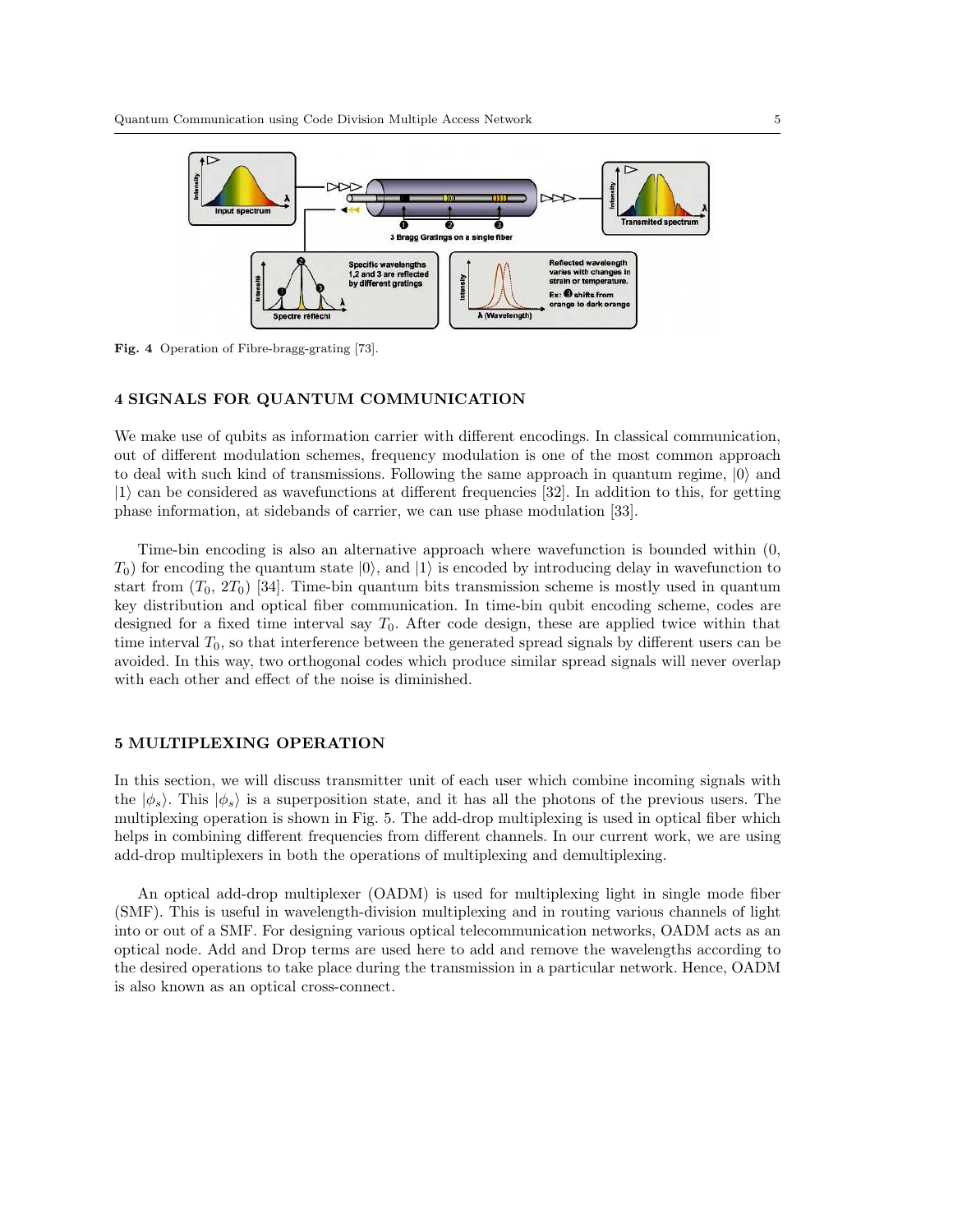

Fig. 5 Multiplexer: The user's Photon  $(P_p)$  and incoming superposition signal meet at FBG. Here,  $c_p$  is the chipping code, which is used to multiply with incoming superposition signal.

For adding individual photons of different quantum states, classical methods fail. The main reason is that classical methods doesn't follow the reversible operation of quantum states. Y-junction, star couplers are some well-known classical methods but they introduces high losses and fail to maintain quantum coherence [26, 27], [35, 36]. In our current add-drop multiplexer technique, photon loss is minimized.

In Fig. 5, the multiplexing operation is shown. The code  $c_p$  is multiplied to the input superposition  $U_p$ . This multiplied signal is pass through fiber Bragg grating (FBG). The main function of FBG is to reflect those frequency bands which have the photon signal. This operation of frequency reflection is achieved before the spreading operation.

Along with the above operations, we transmit the modulated signals in opposite direction without spreading,  $d_p(t)$ , as a data signal of next user via a circulator which reaches FBG simultaneously as a superposition signal. The new photon and other spreaded superposition signals are present in the circulator, where some of the signals come from FBG. The new photons are reflected by grating into port 2 and some part of the spread superposition return to the optical fiber it arrives from.

The signal with previous photons and incoming new photon arrives the circulator, and is pointed to the next modulator in port 3.

Here, at port 3, one more code  $c_p$  is used to multiply. At this stage, photon from  $U_p$  is spread with the input superposition to it's original form.

The final result is the combination of the previous wavefunction, and the incoming new photon. In principle, the photons are less interactive with the external environment, as well as they don't interact with each other. Hence, this final result is similar to the tensor product of orthogonal wavefunction which lies in the same frequency range.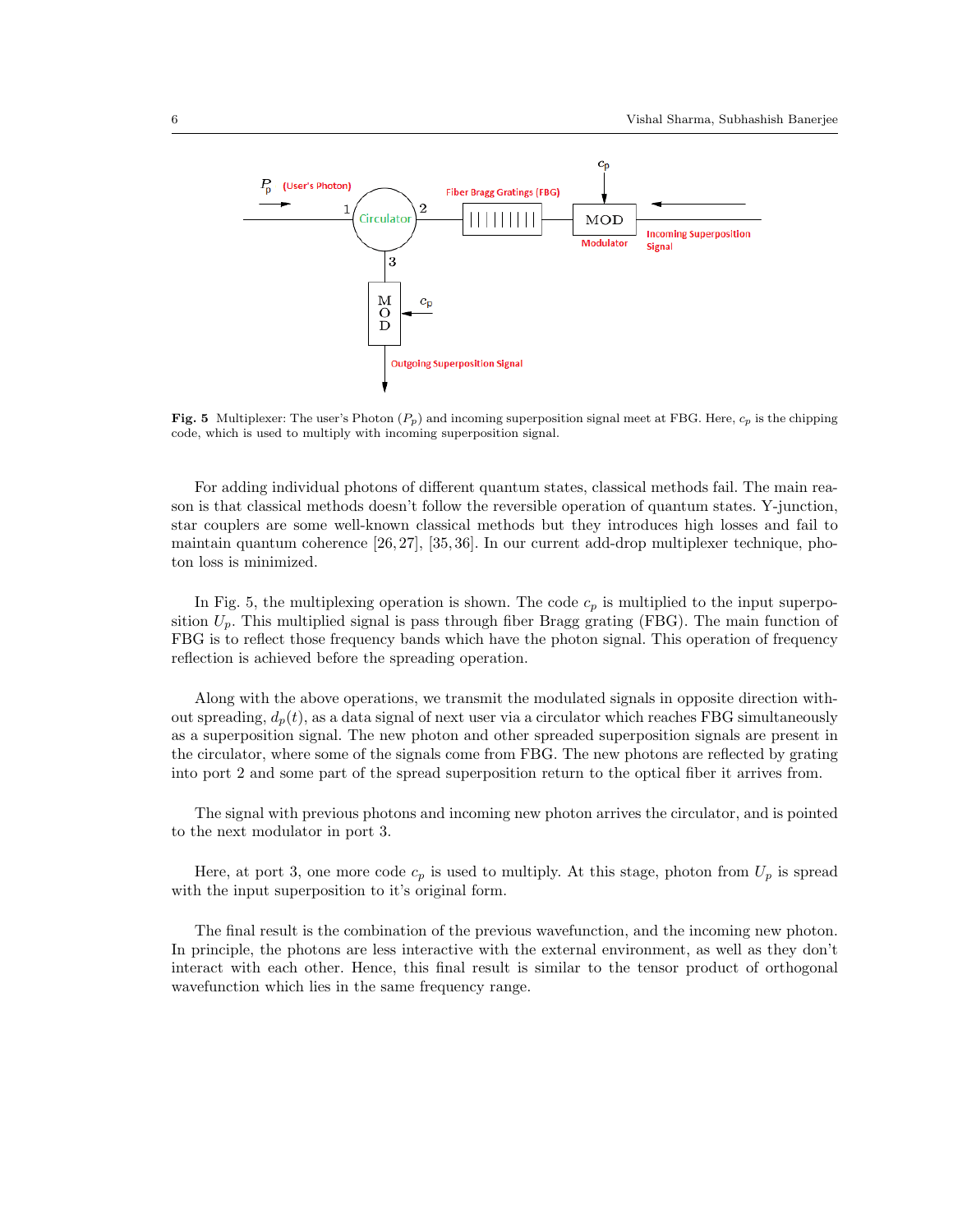Fiber bragg grating reflects some part of the photon's wavefunction. In case of S (spreading factor) is larger, the probability,  $\frac{1}{S}$ , which is reflected back, and lost will be small. This small value indicates very low value of channel loss. Further, for multiusers, this loss limits the channel access. For security reasons, different codes are used to spread the wavefunction at each multiplexer unit. The section of the wavefunction, which is in the spectrum as an ending part, is different for every extra photon added. We can think this as the resulting effect as a uniform loss, which is the effect of the second modulation.

# 6 DEMULTIPLEXING METHOD

If we perform the multiplexing operation for the  $N$  users, we get qubits from all the users, where a fiber carries  $N$  photons. At the receivers end, we separate out these photons using demultiplexing operation, as shown in Fig. 6. As the circulator is a non-reciprocal device, this is the reason that we cannot use multiplexing circuit in reverse order in the demultiplexing operation. Hence, we have to perform slight modification in circuit sequence.



Fig. 6 Demultiplexeing operation at the receiver end.

As shown in Fig. 6, the incoming superposition signal is modulated with the help of a code  $c_p$ , which results in spreading of the signal. This spreaded signal is now despreaded by the modulator at the other end. The final wavefunction is concentrated in the original spectrum W.

The new signal is further sent into an Fiber Bragg Grating. The FBG reflects the intended photon back to that circulator which forwards it to its intended receiver. In this process, some part of the noise is added in the form of a fraction  $\frac{1}{S}$  of the wavefunction of the other photons. To recover all the incoming photons, we need to run the experiment N times.

# 7 SIMULATION FOR MULTI-USERS

Photon losses become larger as compared to ideal case, where losses are  $\frac{1}{S}$ . This condition arises when we go through the practical implementation of the present study. Here, we show the extra benefits of the add-drop architecture in quantum spread spectrum. To nullify the effects of losses, and crosstalk between users, we use long length codes for obtaining better results.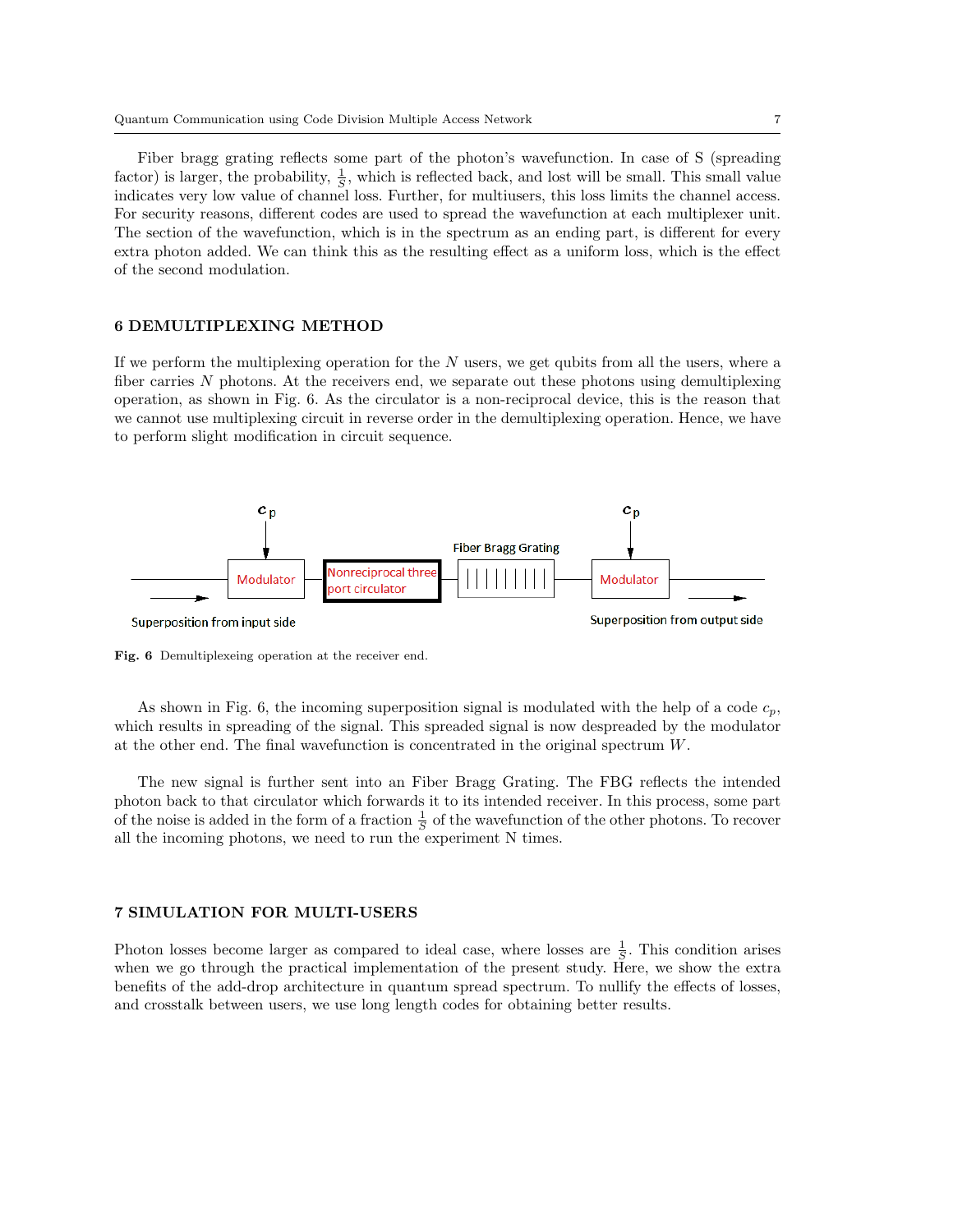#### 7.1 Photon Shape and their analysis

Here we performed multiplexing operation on single photons of length  $T$ , which are in time domain. These single photons can carry an empty or a Gaussian wave packet. These time bin encoding schemes are similar to the COW (coherent one-way) protocol [37, 39, 40], and Ekert protocol [3], which are entangled in time-energy form [41]. The two same length time bins exist in a COW protocols, with a mean photon smaller than one. Here the Gaussian pulse is used to denote the time bin in the coherent one-way protocol. Out of the two time bins, the first and the second are corresponds to  $|0\rangle$  and  $|1\rangle$ .

We apply the multiplexing operation in a time-energy quantum key distribution protocol. This multiplexing technique helps in the distribution of entangled pairs, which were initially shared between each of the communicating users. Specially, in a time-energy QKD method we allow the entangled photons to be shared between the authenticate users, these entangled photons were initially emitted from a significant process, known as spontaneous parametric down-conversion [42]. Continuous-variable (CV) quantum key distribution is not similar from the standard QKD in the approach for detecting weak optical signals [39, 74–79].

The Gaussian wave packets are used to analyze the results. These Gaussian packets are set with  $\sigma$  (standard deviation) = 0.1 T, with a centered time bin. We analyzed our results with in phase and random phase wave packets. Both these patterns of in phase and random phase are similar.

Let  $\phi(x, t)$  is the photon's wave function. This is a complex valued function of two real variables x and t. If the wave function is considered as a probability amplitude, the square modulus of the wave function will be a positive real number:

$$
|\phi(x,t)|^2 = \phi^*(x,t)\phi(x,t) = \rho(x,t).
$$

The asterik (∗) denotes the complex conjugate. If the particle's position is measured, it's location cannot be determined from the wave function, but it is determined by a probability distribution. The probability that its position x will be in the interval  $a \le x \le b$  is the integral of the density over this interval

$$
P_{a \le x \le b}(t) = \int_{a}^{b} |\phi(x,t)|^2 dx,\tag{1}
$$

where  $t$  is the time at which the particle was measured. This leads to the normalization condition

$$
\int_{-\infty}^{\infty} |\phi(x,t)|^2 dx = 1,
$$
\n(2)

because the particle is measured, there will be 100% probability that it will be somewhere. In our work, we have considered photon pulse as a Gaussian wave packet. The normalized wave packet centered on  $x = x_0$ , and of characteristic width  $\sigma$  is

$$
\phi(x) = \phi_0 e^{-(x-x_0)^2} / (4\sigma^2).
$$

The normalization constant  $\phi_0$  is

$$
|\phi_0|^2 = (1/2\pi\sigma^2)^{1/2}.
$$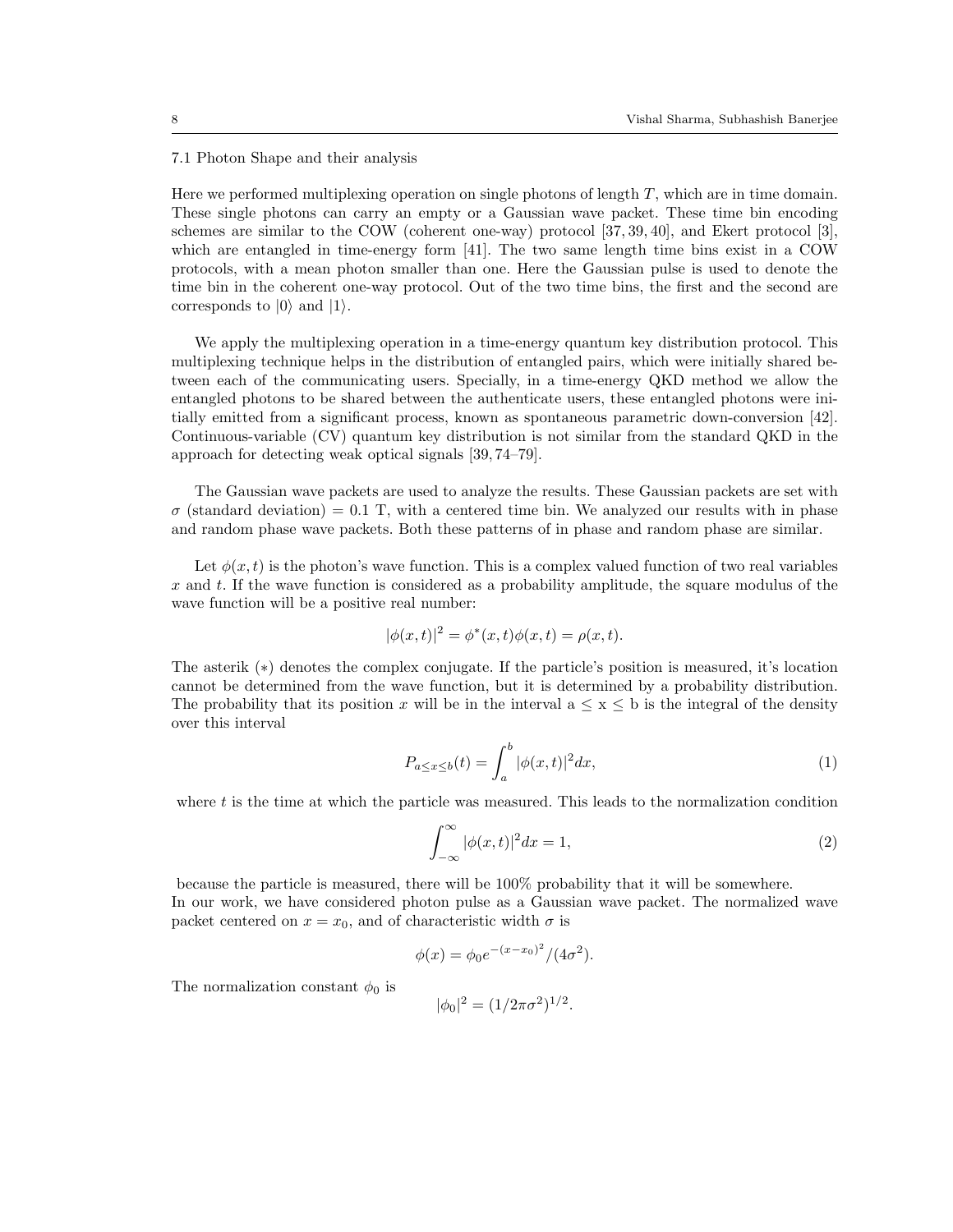Hence, the general form of normalized Gaussian wavefunction is

$$
\phi(x) = \frac{e^{i\varphi}}{(2\pi\sigma^2)^{1/4}} e^{-(x-x_0)^2} / (4\sigma^2),\tag{3}
$$

where  $\varphi$  is an arbitrary real phase-angle. This is used for calculating the photon loss and crosstalk probabilities in the coming sections.

### 7.2 Codes for Multiplexing-Demultiplexing operations

The linear feedback shift registers (LFSR) are used to generate a unique code for each user which is used in the spread spectrum techniques. A long sequence of pseudo-random binary sequences are desired for high speed data transfer as well as to scramble the message signals. The Pseudo noise (PN) sequences are generated by Exclusive-OR (X-OR) gates and shift registers, depends on the value of n (number of registers) and proper feedback,  $2<sup>n</sup> - 1$ , as a periodic output is received, which is also known as maximum-length sequence  $(m$ -sequence). These m-sequences follow particular type of properties. These  $m$ -sequences generate random signal statistics with a low value of the autocorrelation function [43], a parameter to measure the similarity or dissimilarity between the input and output data. In a specific case, to analyze our results for performance evaluation, the shifted version of the various m-sequences with the right feedback can be chosen from the table in [45]. The code value  $c_p$  denotes a cyclic shift by  $i^{th}$  position. Following these codes from 1 to  $2^{n} - 1$  with binary data as  $\pm 1$ , the expression,  $c_p.c_q^T = -1$ , is valid if and only if,  $p \neq q$ . In other case, the expression  $c_p.c_q^T = 2^n - 1$ , is valid if and only if, both the indices are equal, i.e.,  $p = q$ .

We need proper synchronization between the modulators. In addition to this, deploying a classical side channel can coordinate the nodes, which help in maintaining the start and end timings of the bit stream, and also codes will be orthogonal. These issues are discussed in QKD networks [37], [46]. Without proper synchronization between the multiplexer and demultiplexer units many undesirable effects such as interference and change in code families may occur, which further leads to different sensitivities to time shifts.

#### 7.3 Noise removing filters and signal modulators

In our study, we are considering FBG filter of spectral width  $\sigma_{filt}$ . This is considered similar to the Gaussian filter. If we compare this spectral width with the spectral width of the Gaussian wave packet of the photons, we find that it is  $\frac{8\pi}{5}$  times the spectral width of the FBG filter. Specially for FBG, we have chosen Gaussian shapes, the reason being that, the properties of the Gaussian shapes are quite suitable and come close to the transfer function of apodized gratings.

We are using an ideal modulator, which provides a 0 or a  $\pi$  phase shift. In the interval of length  $\frac{T}{S}$ , the modulator introduces variable phase shift, which are determined by the binary values of the code used. These code elements are generated at regular intervals of  $T$  seconds. We receive  $S$ elements after  $T$  seconds. There will be no phase shift introduced by the modulator, in the case the code element is 1 and if the code is  $-1$ ,  $\pi$  shift occurs.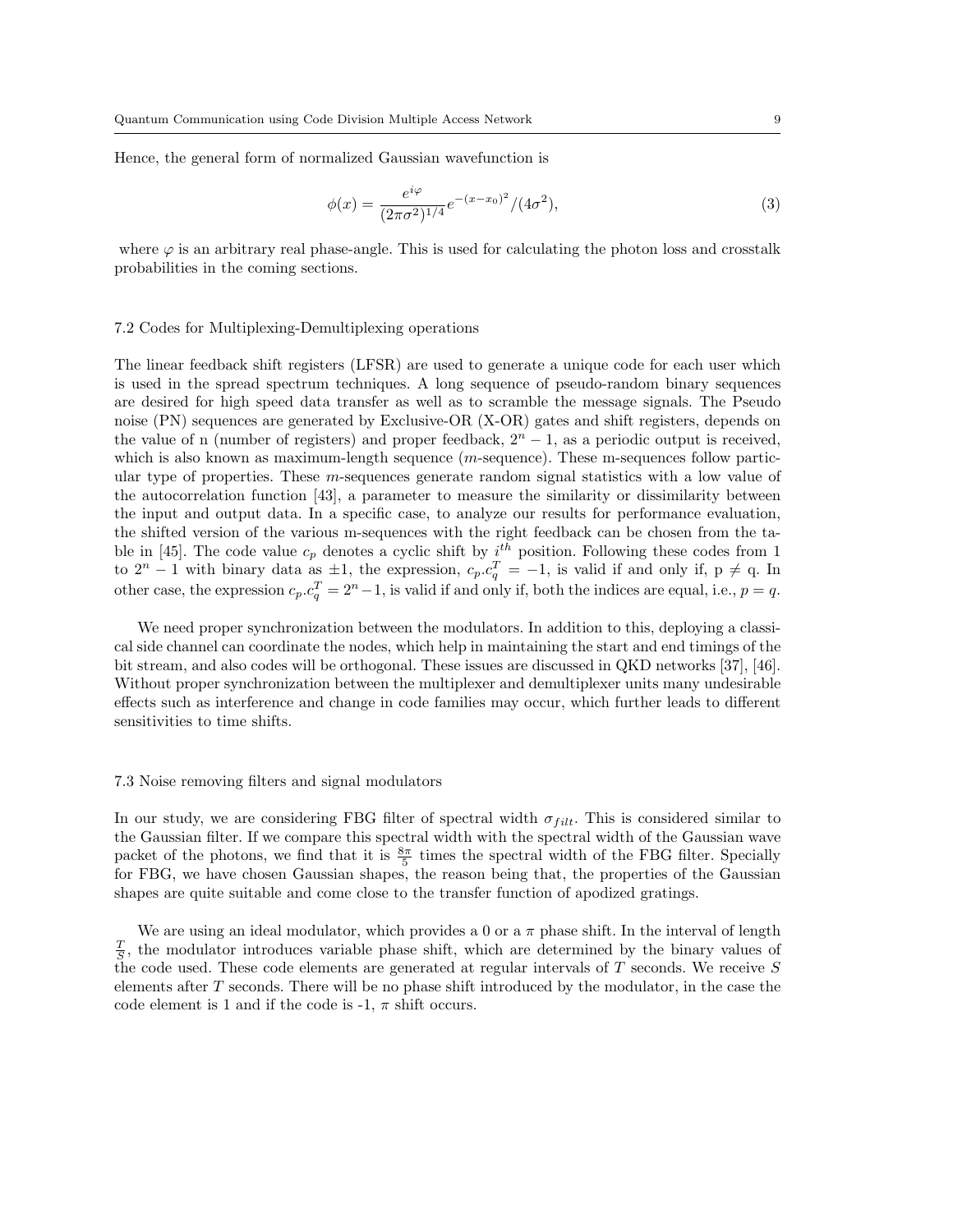#### 7.4 Sources for insertion Losses and Noise

In the simulation, we assume the circulators, modulators and all the connections are ideal and have no losses. The aim of this simulation is to model intrinsic losses due to the spreading. The effect of other sources of loss is commented in the discussion. Likewise, we have not included noise or other effects that can degrade the signal.

#### 7.5 Simulation results

In this system, we receive two different sources of errors: one source of error due to crosstalk and other due to photon loss. These values vary with the value of spreading factor  $(S)$  and the number of users. Our results represent that overall performance can be enhanced with larger value of spreading factor, but as the number of users participate in the communication process, the channel performance degrades. Hence larger value of spreading factor helps in increased system performance, but each additional user degrades the system performance. It is a trade off between the two factors.

In our analysis, we are considering five users who transmit eight bit random sequence, in which empty time bin is denoted by 0 , and one photon Gaussian pulse is represented by 1. Here, we are considering two different values of the spreading factor  $S = 2^8 - 1$  and  $S = 2^{15} - 1$ , as shown in the Figs. 7 and 8, respectively. The result is shown in the form of density of the average photon number. Moreover, the output is in the form of probability density squared  $|\phi(t)|^2$ . These outputs indicate the losses, probability of photon loss, i.e. less than one information carrier (photon) in a time bin, and crosstalk, i.e. probability of finding a photon in an empty time bin, or more photons in a time bin, instead of one.

These problems are addressed in Fig. 8, where pulse distortion occurs during multiplexing operation. The pulses of different heights are indicated to represent the losses during transmission. Other than these, the residual pulses are indicated by 0, in which some portion of the information carrier photons in adjacent channels reach a user that must receive zero photons.

We have shown the improved result without any losses and crosstalk, as shown in Figs. 8 and 10. These results show that a perfect high value of spreading factor, S, eliminates the various losses described earlier, and correspondingly the density of the average photon number, particularly in this case, is close to  $|\phi(t)|^2$ . In this case, the integration of the Gaussian pulse (area under the curve) is one.

The additional results are shown to compare the effect of spreading factor, S and number of users, as depicted in Fig. 9 . These parameters help to compare the various losses or the photon transmission in a wrong channel.

Here we have computed probability of photon loss in the cases where only one channel transmits a Gaussian single photon pulse. This channel selection is randomly allotted. The results have been shown in Table 1, representing average photon loss probability for 200 different tests. The values depicted in the Table 1 are computed from the probability density, which denotes the availability of the photon in its original channel.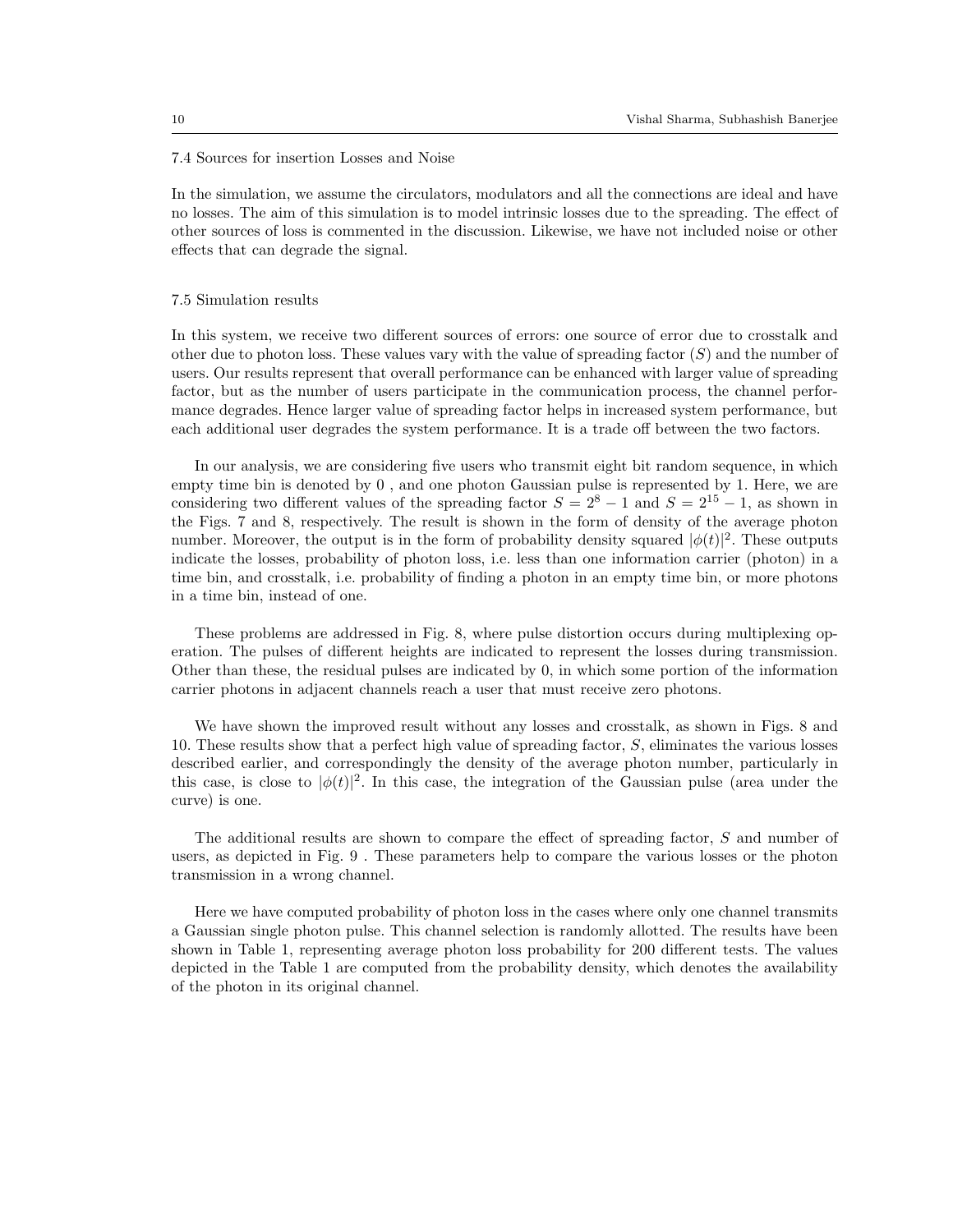

Fig. 7 Spreading factor,  $S = 2^8 - 1$  (with a code from an LFSR (Linear Feedback Shift Register) and  $n = 8$  registers) for five users. The figure shows the output in terms of the density of the average photon number. Results show losses (low amplitude 1 pulses) and crosstalk (pulses in 0 bins and high amplitude pulses in 1 bins). In an ideal system, the represented output corresponds to the probability density squared  $|\phi(t)|^2$ .

| Value of Spreading Factor Five Users Twenty Users Fifty Users |        |        |        |
|---------------------------------------------------------------|--------|--------|--------|
| $S = 2^8 - 1$                                                 | 0.3237 | 0.8300 | 0.9890 |
| $S = 2^{10} - 1$                                              | 0.1197 | 0.3720 | 0.6727 |
| $S = 2^{12} - 1$                                              | 0.0583 | 0.1337 | 0.2640 |
| $S = 2^{14} - 1$                                              | 0.0424 | 0.0618 | 0.0996 |

Table 1 Photon Loss Probability

It is observed that losses becomes effective in the communication system, as the number of users grow. Each multiplexer and demultiplexer stage introduces additional losses. Larger value of spreading factor, helps in filtering process, and filtering becomes more selective for higher values of S. Thus, more the spreading factor  $S$ , more the photon spread, hence larger bandwidth results in less losses and making it more acceptable for practical applications.

Other source of error is crosstalk. Here, in such case, we have calculated the photon probability appearing in a channel which is empty. The transmitted single photon is random in phase. In these calculations, we randomly allocated empty channel and investigated the photon availability at the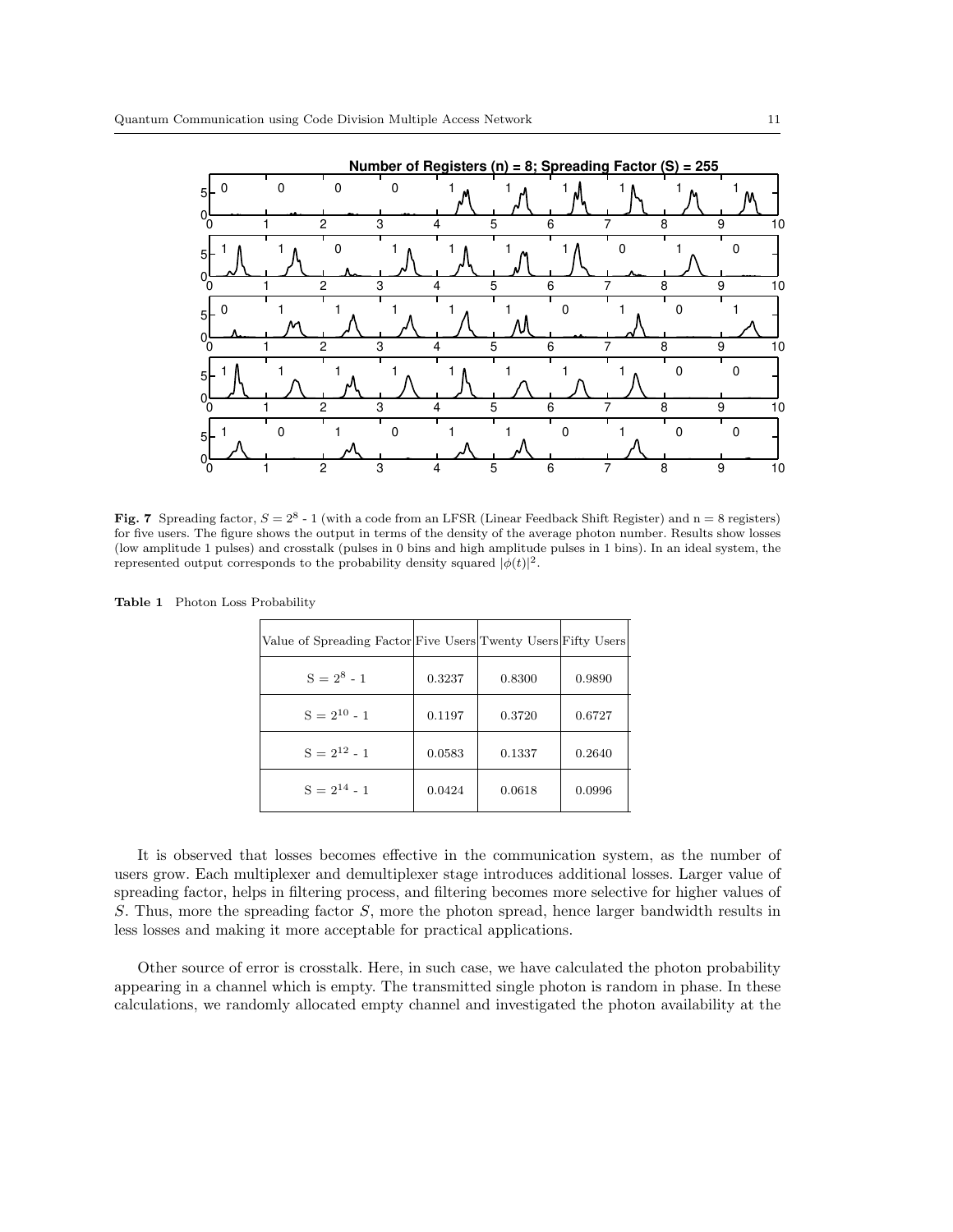

Fig. 8 Spreading factor,  $S = 2^{15}$  - 1 (with a code from an LFSR (Linear Feedback Shift Register) and n = 15 registers) for five users. The figure shows the output in terms of the density of the average photon number. Here, we obtain perfect output without any distortion and losses. In an ideal system, the represented output corresponds to the probability density squared  $|\phi(t)|^2$ .

| Value of Spreading Factor Five Users Twenty Users Fifty Users |        |        |        |
|---------------------------------------------------------------|--------|--------|--------|
| $S = 2^8 - 1$                                                 | 0.0632 | 0.2240 | 0.3888 |
| $S = 2^{10} - 1$                                              | 0.0183 | 0.0728 | 0.1677 |
| $S = 2^{12} - 1$                                              | 0.0041 | 0.0184 | 0.0480 |
| $S = 2^{14} - 1$                                              | 0.0010 | 0.0050 | 0.0124 |

Table 2 Probability of Crosstalk

output. The area under the Gaussian photon pulse (integrating average photon number density in the considered channel), gives the value of the crosstalk for 128 runs where each user transmits 8 bits, as shown in Table 2. The considered channel should be empty in such cases, while calculating crosstalk.

As the number of users increase, losses (crosstalk and probability of photon loss), also increase. On the other side, to avoid channel interference, we need to select longer codes. To make it practically acceptable and feasible in a realistic scenario, there must be fine tuning between the number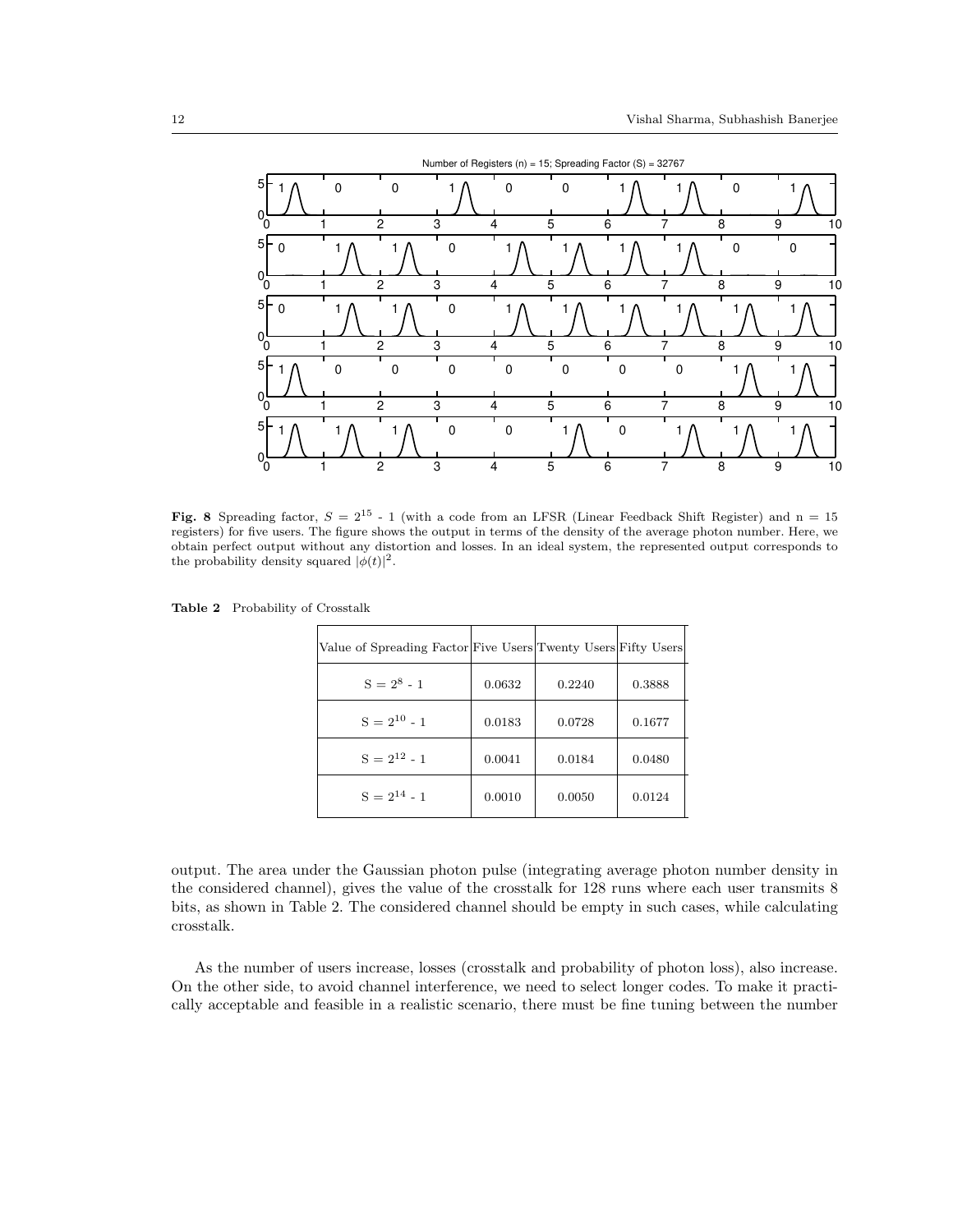

Fig. 9 Example of transmission in a system with  $S = 2^{13}$  - 1 (with a code from an LFSR with n = 13 registers) and five users.

Table 3 Fidelity values for different users

| Single Photon as an information carrier Five Users Twenty Users Fifty Users |                                                                                  |  |
|-----------------------------------------------------------------------------|----------------------------------------------------------------------------------|--|
| $\ket{0}$                                                                   | $\left 1.077.10^{-3}\right $ 2.330.10 <sup>-3</sup> $\left 5.624.10^{-3}\right $ |  |
| $ 1\rangle$                                                                 | $\left 1.077.10^{-3}\right $ 2.330.10 <sup>-3</sup> $\left 5.620.10^{-3}\right $ |  |
| $ +\rangle$                                                                 | $\begin{vmatrix} 1.077.10^{-3} & 2.340.10^{-3} & 5.630.10^{-3} \end{vmatrix}$    |  |
|                                                                             | $\left 1.076.10^{-3}\right $ 2.332.10 <sup>-3</sup> $\left 5.605.10^{-3}\right $ |  |

of users and code selection.

It is necessary for a quantum system that it should follow principal of quantum superposition. Any quantum system used in quantum communication applications must obey this property of quantum superposition, as required in coherent one-way (COW) QKD protocol [37, 58, 60]. In the present study, we are considering four different quantum states  $|0\rangle$ ,  $|1\rangle$ ,  $|+\rangle$ , and  $|-\rangle$  which serve as single photon information carrier. We have defined these quantum states, and shown in Fig. 11. A state with photon present in the first time bin, but empty in the second time bin, is denoted by  $|0\rangle$ . While if the photon is present in the second time bin, but empty in the first time bin, is represented by the state  $|1\rangle$ . Here each of the time bins is of duration T. Following the same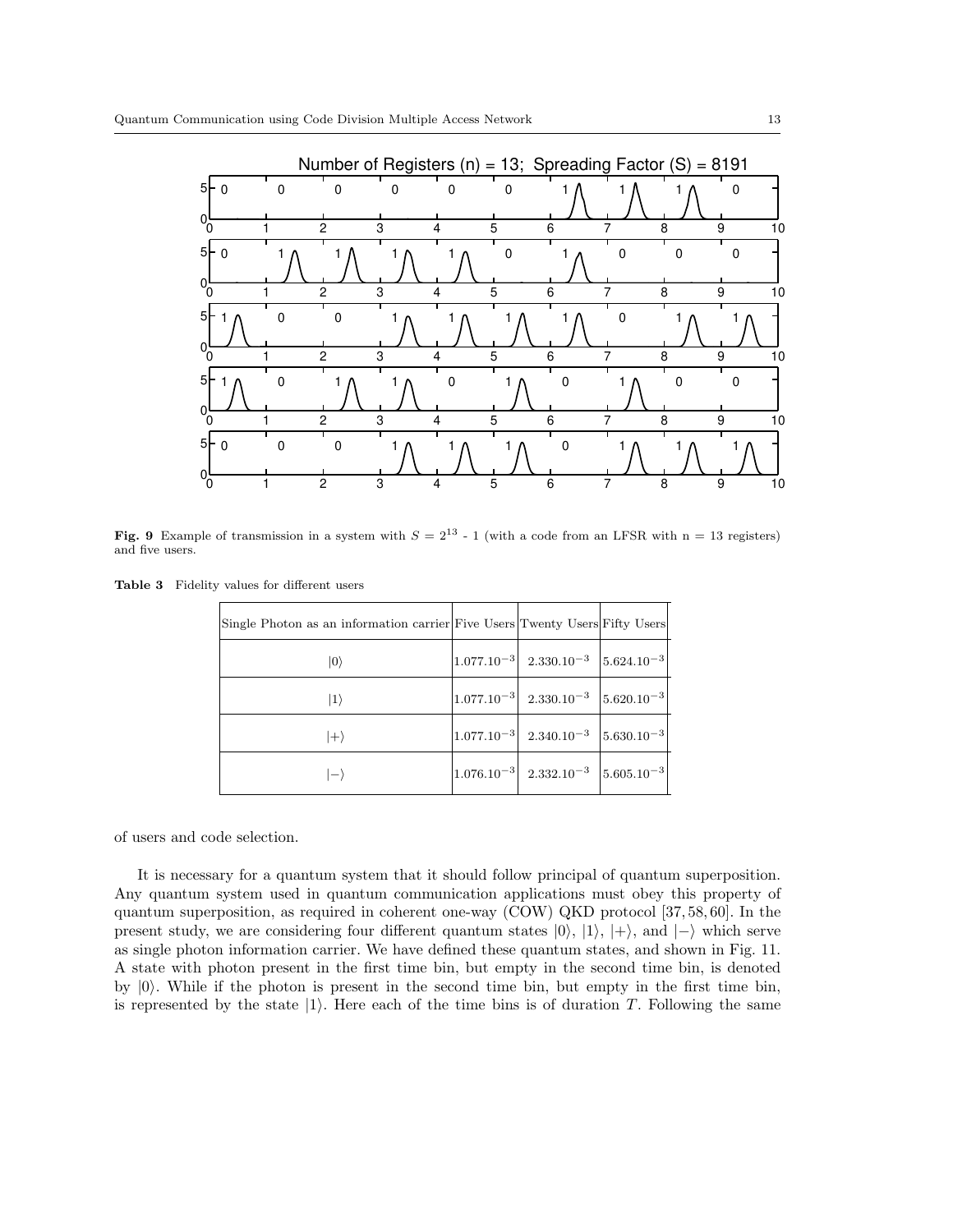

Fig. 10 Example of transmission in a system with  $S = 2^{14}$  - 1 (with a code from an LFSR with n = 14 registers) and five users.

pattern, the superposition of the quantum states,  $|0\rangle$  and  $|1\rangle$  are written as  $|+\rangle$  ( $|+\rangle = \frac{|0\rangle + |1\rangle}{\sqrt{2}}$ ) and  $(|-\rangle = \frac{|0\rangle - |1\rangle}{\sqrt{2}})$ . These superposition states span the time duration from 0 to 2T, as shown in Fig. 11.

Let  $\phi(t)$  is the initial wavefunction, which travels through the optical channel. At the receiver end, we get a distorted wavefunction  $\phi(t)$ . Fidelity, F, is used to compare between the input and output states. It can be defined from overlap integral

$$
F = |\int \widetilde{\phi^*}(t)\phi(t)dt|^2
$$
\n(4)

where  $\phi(t)$  denotes the original photon's wavefunction at the input side, and  $\widetilde{\phi^*}(t)$  is the complex conjugate of the distorted wavefunction at the receiver end. The asterik (∗) indicates the complex conjugate. Here we have not taken the effect of the time of flight, which is the photons travel time taken through the optical network.

The average fidelity is computed between the input and the normalized output state. The four quantum states with different number of users and their corresponding fidelity values are calculated and shown in Table 3. These values are written for spreading factor,  $S = 2^{10} - 1$ . All fidelity values are close to 1.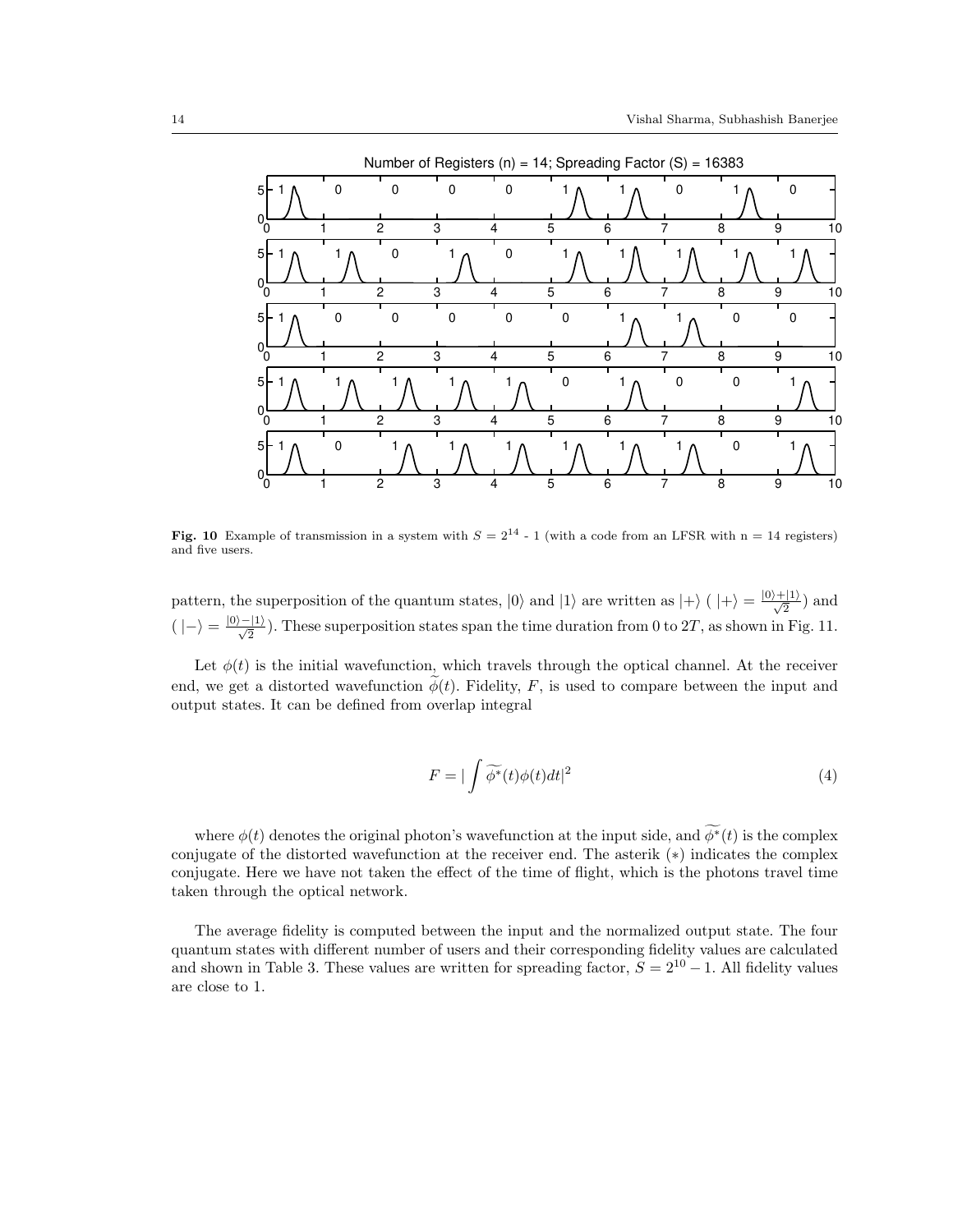

Fig. 11 Waveform of coherent one-way Quantum Key Distribution (COW QKD).

# 8 DISCUSSION AND CONCLUSION

Considering a single optical fiber as a channel, we studied spread spectrum technique, in which multiple users transmit their qubits. A unique code is deployed for each user to spread the original message signal. The original message signal is obtained by considering the wavefunction of each photon. The unique advantage of the spread spectrum approach is that, this technology offers extended bandwidth. For example, CDMA (code division multiple access) is a type of spread-spectrum technique, where N different qubits are encoded in N different photons and only a single optical fiber is used as a transmission channel.

During successive multiplexing stages, a new qubit is added in the channel corresponds to each new user. The photon loss probability of each "old" photon is  $\frac{1}{S}$ . This is similar to that of demultiplexing operation. There are  $2N-2$  lossy stages for a photon while passing from various multiplexing-demultiplexing stages. Here  $N$  represents the number of users sharing a particular channel. The maximum probability of photon loss is  $\frac{2N-2}{S}$ , which can be reduced further by the proper selection of addition and extraction of qubits of each user. The Figs. 5 and 6 will add coupling losses that should in principle be taken into account.

Continuous-variable (CV) quantum key distribution is different from the standard quantum key distribution method for detecting weak optical signals [39, 74–79]. Here, optical fiber channel is used as a transmission medium, in which codes are deployed from code division multiple access. One very significant parameter is spreading factor  $S$ , which helps in reducing noise effects on system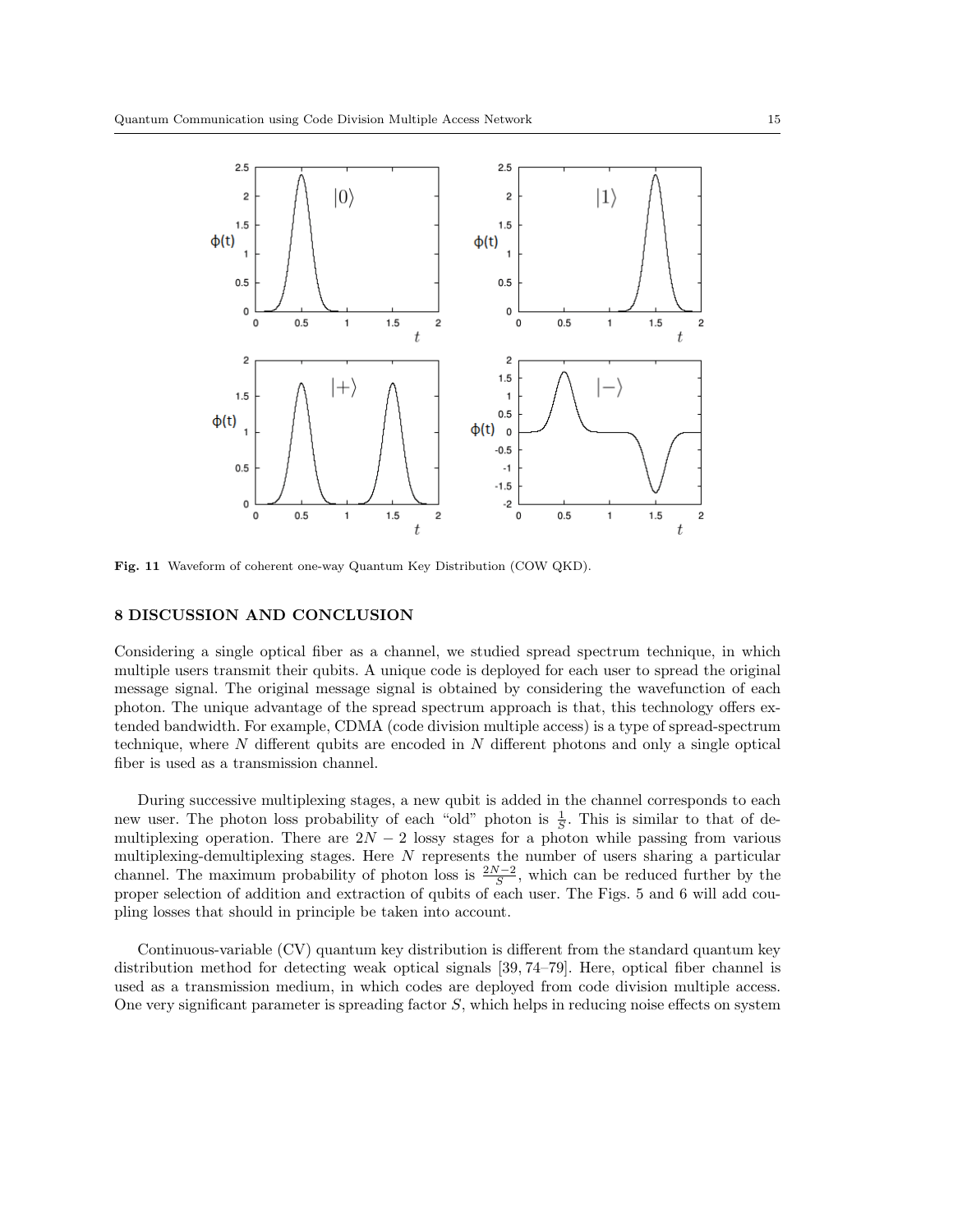performance, and at the same time allow more users to share the channel. For adequate separation,  $N \leq S$ , is the condition, which gives appropriate number of orthogonal codes. The acceptable experimental value of S is  $2^{15} - 1$ , which is practically possible without further overlap [29]. There are practical limits on modulators. Modulation rate of 10–100 Gbps is achieved. Exceeding the modulation rate, enhanced smooth transition occur in the codes. These smooth transitions are undesirable and degrade the overall performance of the multiplexing stages. These effects lead to the limits on the modulation rates and code length. Photons with spreading factor values;  $S = 2^{13} - 1$  or  $2^{14}-1$ , and with wavefunctions in microsecond length (photons in MHz range) is practically possible.

Coupling losses at the optical elements are also likely to be a major limitation. In many QKD networks, losses limit the maximum communication distance, but spreading provides certain protection against noise that reduce the strength of losses on the signal-to-noise ratio of the data link. The noise that has been picked up in the channel [69] is spread at the receiver and the filter that rejects adjacent channels also stops a greater proportion of the energy of the noise. This is an independent effect of spreading and can be used to extend the reach of QKD links with a single photon. In that case, the photon needs not to be spread with a modulator. An interesting alternative is using spread spectral teleportation, a teleportation protocol that can stretch or shrink the wavefunction in frequency [47]. This kind of teleportation could extend the applicability of spread spectrum methods to quantum repeater networks [48].

We have discussed that there is a trade off between spreading factor  $S$ , and the number of users, N. The only solution of this problem is that, to avoid the losses, we can restrict the number of users to access the channel during communication, which results in lower losses  $(\frac{1}{S})$ .

The deployment of integrated optical elements, such as integrated microring structures with discrete elements are a substitute of fiber Bragg-grating and the circulators. These microring structures perform as frequency selective filters and routing devices, thereby eliminating the requirement of amplifiers and giving birth of energy-efficient quantum optical code division multiple access [49,50].

The present study of the multiplexing method can also be used to combine classical and quantum data. Most QKD networks send photons through what are called dark fibers, which are reserved for quantum use and carry no classical data. Classical and quantum information channels can share the same fiber if they are assigned different frequency bands, but Raman scattering and other processes triggered by the classical optical signal introduce noise into the photon channel. The present study of add-drop architecture offers a new way to introduce a single photon into an optical fiber that carries classical signals. The method allows insertion in already deployed optical networks and spreading helps to fight the noise in the communication channel.

# Acknowledgements

#### References

- 1. Charles H Bennett and Gilles Brassard. Quantum cryptography: Public key distribution and con tos5. (1984).
- 2. Secure quantum key distribution over 421 km of optical fiber, Boaron, Alberto and Boso, Gianluca and Rusca, Davide and Vulliez, Cédric and Autebert, Claire and Caloz, Misael and Perrenoud, Matthieu and Gras, Gaëtan and Bussières, Félix and Li, Ming-Jun and others, *Physical review letters*, **121**(19), 190502, (2018).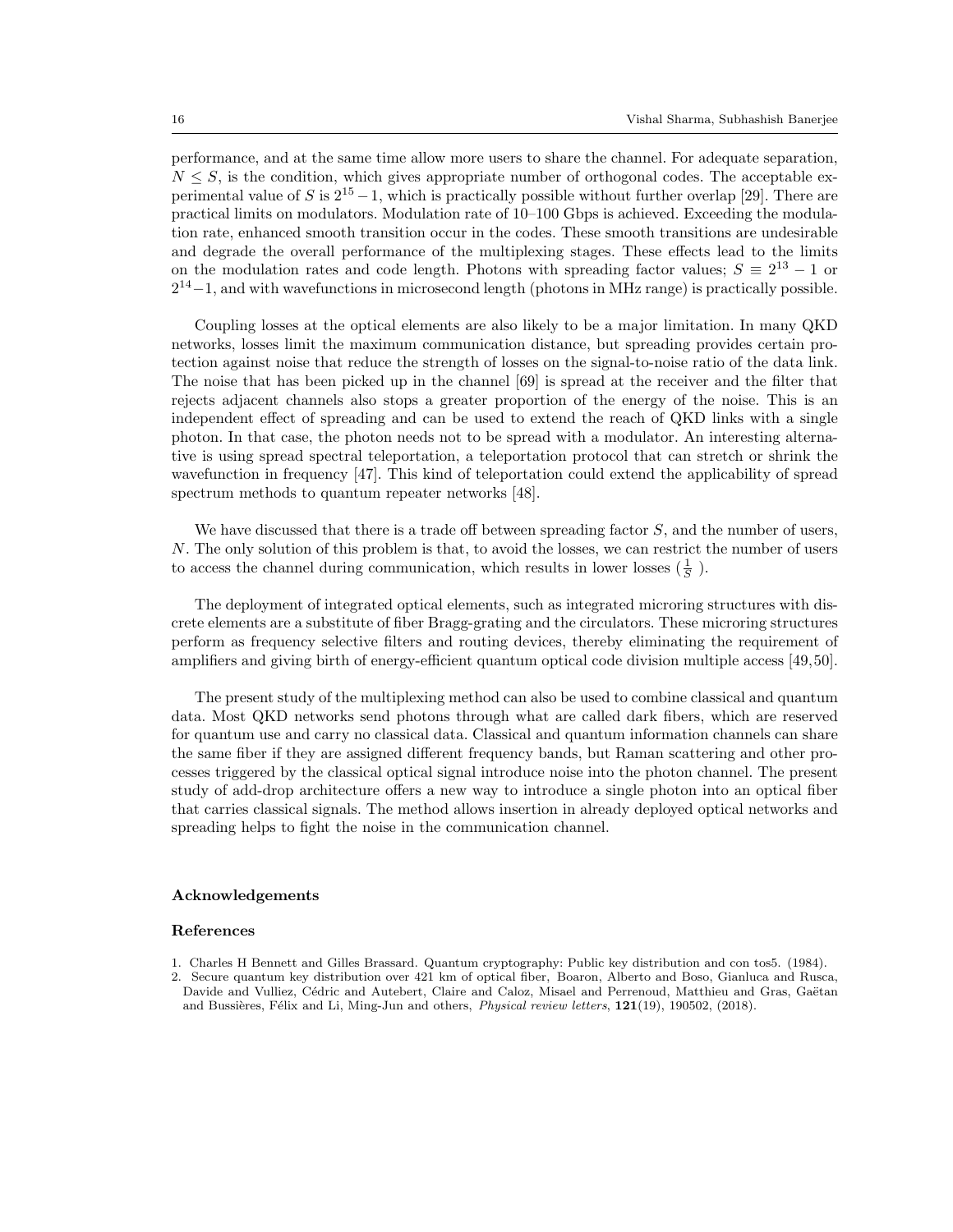- 3. Quantum cryptography based on Bells theorem, Ekert, Artur K, *Physical review letters*, 67(6), 661, (1991).
- 4. Long-distance quantum key distribution in optical fibre, Hiskett, Philip A and Rosenberg, Danna and Peterson, Charles G and Hughes, Richard J and Nam, S and Lita, AE and Miller, AJ and Nordholt, JE, *New Journal of Physics*, 8(9), 193, (2006).
- 5. Communication via one-and two-particle operators on Einstein-Podolsky-Rosen states, Bennett, Charles H and Wiesner, Stephen J, *Physical review letters*, 69(20), 2881, (1992).
- 6. Quantum teleportation between distant matter qubits, Olmschenk, S and Matsukevich, DN and Maunz, P and Hayes, D and Duan, L-M and Monroe, C, *Science*, 323(5913), 486–489, (2009).
- 7. Teleporting an unknown quantum state via dual classical and Einstein-Podolsky-Rosen channels, Bennett, Charles H and Brassard, Gilles and Crépeau, Claude and Jozsa, Richard and Peres, Asher and Wootters, William K, *Physical review letters*, 70(13), 1895, (1993).
- 8. Quantum teleportation over 100 km of fiber using highly efficient superconducting nanowire single-photon detectors, Takesue, Hiroki and Dyer, Shellee D and Stevens, Martin J and Verma, Varun and Mirin, Richard P and Nam, Sae Woo, *Optica*, 2(10), 832–835, (2015).
- 9. Quantum cryptography, Gisin, Nicolas and Ribordy, Grégoire and Tittel, Wolfgang and Zbinden, Hugo, Reviews *of modern physics*, 74(1), 145, (2002).
- 10. A quantum key distribution channel based on optical fibre, Townsend, Paul D and Thompson, I, *Journal of Modern Optics*, 41(12), 2425–2433, (1994).
- 11. A structured overview of digital communications–A tutorial review–Part II Sklar, Bernard *IEEE Communications Magazine*, 21(7), 6–21, (1983).
- 12. Quantum key distribution over a 48 km optical fibre network, Hughes, Richard J and Morgan, George L and Peterson, C Glen, *Journal of Modern Optics*, 47(2-3), 533–547, (2000).
- 13. Digital communications, Sklar, Bernard *2nd ed. Upper Saddle River, NJ, USA: Prentice-Hall*, 2001.
- 14. Transitions from Digital Communications to Quantum Communications: Concepts and Prospects, Benslama, Malek and Batatia, Hadj and Messai, Abderraouf, *John Wiley & Sons*, 2016.
- 15. Multiuser quantum key distribution using wavelength division multiplexing, Brassard, Gilles and Bussieres, Felix and Godbout, Nicolas and Lacroix, Suzanne, *Applications of Photonic Technology 6, International Society for Optics and Photonics*, 5260(18):149–154, (2003).
- 16. Quantum communications and measurement, Belavkin, VP and Hirota, Osamu and Hudson, Robin Lyth, *Springer Science & Business Media*, (2013).
- 17. Subcarrier multiplexing optical quantum key distribution, Ortigosa-Blanch, A and Capmany, J, *Physical Review A*, 73(2):024305, (2006).
- 18. Optical networking for quantum key distribution and quantum communications, Chapuran, TE and Toliver, P and Peters, NA and Jackel, J and Goodman, MS and Runser, RJ and McNown, SR and Dallmann, N and Hughes, RJ and McCabe, KP and others, *New Journal of Physics*, 11(10):105001, (2009).
- 19. High-speed wavelength-division multiplexing quantum key distribution system, Yoshino, Ken-ichiro and Fujiwara, Mikio and Tanaka, Akihiro and Takahashi, Seigo and Nambu, Yoshihiro and Tomita, Akihisa and Miki, Shigehito and Yamashita, Taro and Wang, Zhen and Sasaki, Masahide and others, *Optics letters*, 37(2):223–225, (2012).
- 20. Feasibility of quantum key distribution through a dense wavelength division multiplexing network, Qi, Bing and Zhu, Wen and Qian, Li and Lo, Hoi-Kwong, *New Journal of Physics*, 12(10):103042, (2010).
- 21. Experimental demonstration of subcarrier multiplexed quantum key distribution system, Mora, José and Ruiz-Alba, Antonio and Amaya, Waldimar and Martínez, Alfonso and García-Muñoz, Víctor and Calvo, David and Capmany, José, *Optics letters*, **37**(11):2031–2033, (2012).
- 22. Quantum metropolitan optical network based on wavelength division multiplexing, Ciurana, Alex and Martínez-Mateo, Jesus and Peev, Momtchil and Poppe, Andreas and Walenta, Nino and Zbinden, Hugo and Martin, Vicente, *Optics express*, 22(2):1576–1593, (2014).
- 23. Ultra fast quantum key distribution over a 97 km installed telecom fiber with wavelength division multiplexing clock synchronization, Tanaka, Akihiro and Fujiwara, Mikio and Nam, Sae Woo and Nambu, Yoshihiro and Takahashi, Seigo and Maeda, Wakako and Yoshino, Ken-ichiro and Miki, Shigehito and Baek, Burm and Wang, Zhen and others, *Optics express*, 16(15):11354–11360, (2008).
- 24. Quantum key distribution for 10 Gb/s dense wavelength division multiplexing networks, Patel, KA and Dynes, JF and Lucamarini, M and Choi, I and Sharpe, AW and Yuan, ZL and Penty, RV and Shields, AJ, *Applied Physics Letters*, 104(5):051123, (2014).
- 25. Quantum information to the home, Choi, Iris and Young, Robert J and Townsend, Paul D, *New Journal of Physics*, 13(6):063039, (2011).
- 26. Multiple-access quantum key distribution networks, Razavi, Mohsen, *IEEE Transactions on communications*,  $60(10):3071-3079, (2012).$
- 27. Quantum internet using code division multiple access, Zhang, Jing and Liu, Yu-xi and Ozdemir, Şahin Kaya and Wu, Re-Bing and Gao, Feifei and Wang, Xiang-Bin and Yang, Lan and Nori, Franco, *Scientific reports*, 3:2211, (2013).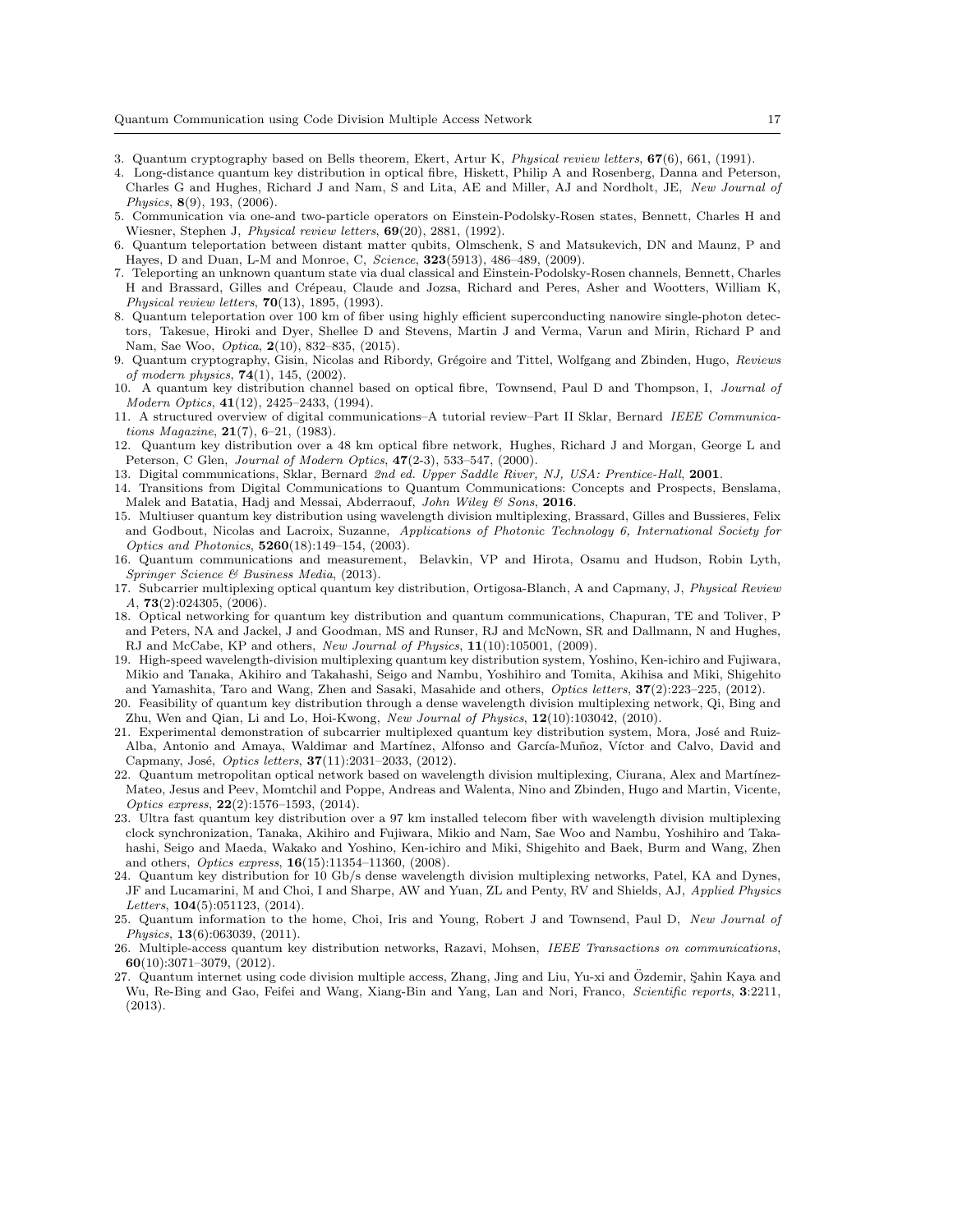- 28. Theory of spread-spectrum communications-a tutorial, Pickholtz, Raymond and Schilling, Donald and Milstein, Laurence, *IEEE transactions on Communications*, 30(5):855–884, (1982).
- 29. Hiding single photons with spread spectrum technology, Belthangady, Chinmay and Chuu, Chih-Sung and Ite, A Yu and Yin, GY and Kahn, JM and Harris, SE, *Physical review letters*, 104(22):223601, (2010).
- 30. Fundamentals of photonics, Saleh, Bahaa EA and Teich, Malvin Carl and Saleh, Bahaa E, *Wiley New York*,  $22(22)$ : (1991).
- 31. Quantum model for electro-optical amplitude modulation, Capmany, José and Fernández-Pousa, Carlos R, Op*tical Society of America*, 18(24):25127–25142, (2010).
- 32. Realization of single-photon frequency-domain qubit channels using phase modulators, Capmany, José and Fernandez-Pousa, Carlos R, *IEEE Photonics Journal*, 4(6):2074–2084, (2012).
- 33. Long-distance QKD transmission using single-sideband detection scheme with WDM synchronization, Guerreau, Olivier L and Mérolla, J-M and Soujaeff, Alexandre and Patois, Frédéric and Goedgebuer, J-P and Malassenet, François J, *IEEE Journal of selected topics in quantum electronics*,  $9(6)$ :1533-1540, (2003).
- 34. Pulsed energy-time entangled twin-photon source for quantum communication, Brendel, Jürgen and Gisin, Nicolas and Tittel, Wolfgang and Zbinden, Hugo, *Physical Review Letters*, 82(12):2594, (1999).
- 35. Code division multiple-access techniques in optical fiber networks. I. Fundamental principles, Salehi, Jawad A, *IEEE transactions on communications*, 37(8):824–833, (1989).
- 36. Ocdma and optical coding: Principles, applications, and challenges [topics in optical communications], Fouli, Kerim and Maier, Martin, *IEEE Communications Magazine*, 45(8):27–34, (2007).
- 37. Fast and simple one-way quantum key distribution, Stucki, Damien and Brunner, Nicolas and Gisin, Nicolas and Scarani, Valerio and Zbinden, Hugo, *Applied Physics Letters*, 87(19):194108, (2005).
- 38. Wavelength division multiplexing of continuous variable quantum key distribution and 18.3 Tbit/s data channels, Eriksson, Tobias A and Hirano, Takuya and Puttnam, Benjamin J and Rademacher, Georg and Luís, Ruben S and Fujiwara, Mikio and Namiki, Ryo and Awaji, Yoshinari and Takeoka, Masahiro and Wada, Naoya and others, *Communications Physics, Nature Publishing Group*, 2(1):9, (2019).
- 39. Quantum key distribution using gaussian-modulated coherent states, Grosshans, Frédéric and Van Assche, Gilles and Wenger, Jérôme and Brouri, Rosa and Cerf, Nicolas J and Grangier, Philippe, Nature, 421(6920):238, (2003).
- 40. Continuous high speed coherent one-way quantum key distribution, Stucki, Damien and Barreiro, Claudio and Fasel, Sylvain and Gautier, Jean-Daniel and Gay, Olivier and Gisin, Nicolas and Thew, Rob and Thoma, Yann and Trinkler, Patrick and Vannel, Fabien and others, *Optics express*, 17(16):13326–13334, (2009).
- 41. Quantum cryptography using entangled photons in energy-time Bell states, Tittel, Wolfgang and Brendel, Jürgen and Zbinden, Hugo and Gisin, Nicolas, *Physical Review Letters*, 84(20):4737, (2000).
- 42. Gaussian modelling and Schmidt modes of SPDC biphoton states, Fedorov, MV and Mikhailova, Yu M and Volkov, PA, *Journal of Physics B: Atomic, Molecular and Optical Physics*, 42(17):175503, (2009).
- 43. Signal design for good correlation: for wireless communication, cryptography, and radar, Golomb, Solomon W and Gong, Guang, *2005*, *Cambridge University Press*.
- 44. High-speed wavelength-division multiplexing quantum key distribution system, Yoshino, Ken-ichiro and Fujiwara, Mikio and Tanaka, Akihiro and Takahashi, Seigo and Nambu, Yoshihiro and Tomita, Akihisa and Miki, Shigehito and Yamashita, Taro and Wang, Zhen and Sasaki, Masahide and others, *Optics letters, Optical Society of America*,  $37(2):223-225, (2012).$
- 45. Pseudo noise sequences for engineers, Mutagi, RN, *Electronics & communication engineering journal*, 8(2):79–87, (1996).
- 46. Ultra fast quantum key distribution over a 97 km installed telecom fiber with wavelength division multiplexing clock synchronization, Tanaka, Akihiro and Fujiwara, Mikio and Nam, Sae Woo and Nambu, Yoshihiro and Takahashi, Seigo and Maeda, Wakako and Yoshino, Ken-ichiro and Miki, Shigehito and Baek, Burm and Wang, Zhen and others, *Optics express*, 16(15):11354–11360, (2008).
- 47. Spectral and spread-spectral teleportation, Humble, Travis S, *Physical Review A*, 81(6):062339, (2010).
- 48. Quantum repeaters: the role of imperfect local operations in quantum communication, Briegel, H-J and Dür, Wolfgang and Cirac, Juan I and Zoller, Pete, *Physical Review Letters*, 81(26):5932, (1998).
- 49. Ultra-compact Si- $SiO<sub>2</sub>$  microring resonator optical channel dropping filters, Little, Brent E and Foresi, JS and Steinmeyer, G and Thoen, ER and Chu, ST and Haus, HA and Ippen, E Pb and Kimerling, LC and Greene, W, *IEEE Photonics Technology Letters*, 10(4):549–551, (1998).
- 50. Silicon-on-insulator microring add-drop filters with free spectral ranges over 30 nm, Xiao, Shijun and Khan, Maroof H and Shen, Hao and Qi, Minghao, *Journal of Lightwave Technology*, 26(2):228–236, (2008).
- 51. Analysis of atmospheric effects on satellite-based quantum communication: a comparative study, Sharma, Vishal and Banerjee, Subhashish, *Quantum Information Processing*, 18(3):67, (2019).
- 52. Saikat Guha, Hari Krovi, Christopher A Fuchs, Zachary Dutton, Joshua A Slater, Christoph Simon, and Wolfgang Tittel. Rate-loss analysis of an efficient quantum repeater architecture. *Physical Review A*, 92(2):022357, (2015).